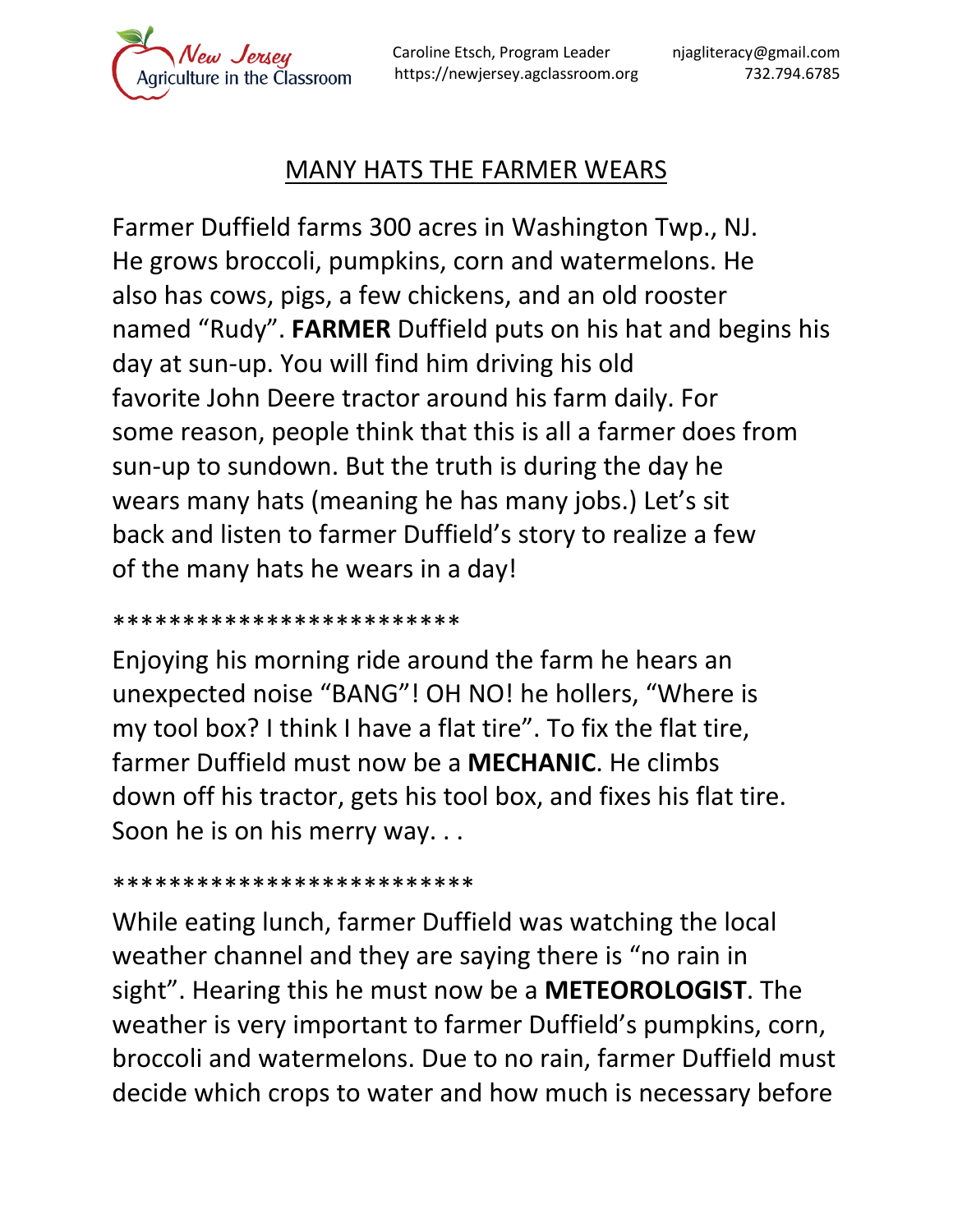he sets up his irrigation system. Proper watering will help his crops grow.

\*\*\*\*\*\*\*\*\*\*\*\*\*\*\*\*\*\*\*\*\*\*\*\*

Besides water for his pumpkins, broccoli, watermelons and corn, farmer Duffield also need fertilizer to help them grow. Farmer Duffield takes a soil sample. He now must be a **SCIENTIST** because he must decide which fertilizer is best to use for each crop and how much he has to measure for the crops. This is very important so his plants will continue to grow and give him a good harvest.

\*\*\*\*\*\*\*\*\*\*\*\*\*\*\*\*\*\*\*\*\*\*\*\*

It is getting late in the afternoon. Farmer Duffield's field work is finished. Now his farm animals need to be fed. Farmer Duffield now must be a **NUTRITIONIST**. With his knowledge of animal nutrition he must feed each type of animal their own special food. Farmer Duffield knows that keeping his animals on a feeding schedule and proper diet will help them to grow and to stay healthy.

\*\*\*\*\*\*\*\*\*\*\*\*\*\*\*\*\*\*\*\*\*\*\*\*

The sun is setting and the outside farm work is finally done. But, farmer Duffield is not quite finished working. After eating his dinner he must find time for his book work before going to bed. Farmer Duffield now must be a **BUSINESS MANAGER**. Seated at his computer, he pays his bills, keeps his record books, and counts his money to put in the bank. After a few yawns, he then decides to go to bed.